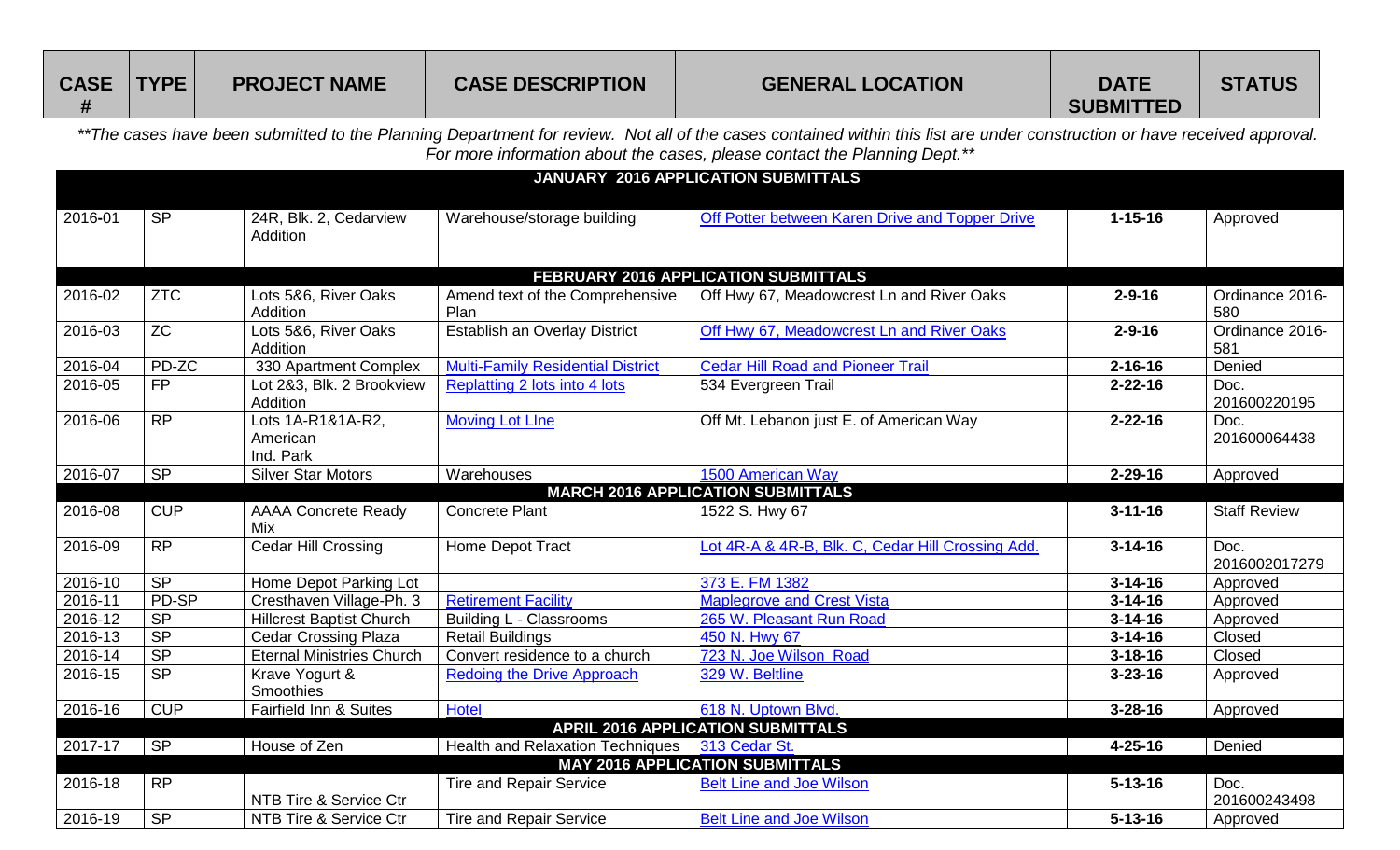| <b>CASE</b> | <b>TYPE!</b> | <b>PROJECT NAME</b> | <b>CASE DESCRIPTION</b> | <b>GENERAL LOCATION</b> | <b>DATE</b>      | <b>STATUS</b> |
|-------------|--------------|---------------------|-------------------------|-------------------------|------------------|---------------|
|             |              |                     |                         |                         | <b>SUBMITTED</b> |               |

*\*\*The cases have been submitted to the Planning Department for review. Not all of the cases contained within this list are under construction or have received approval. For more information about the cases, please contact the Planning Dept.\*\**

| 2016-20 | PP               | Destiny Worship Ctr           | Church                                    | 100 W. Parkerville                      | $5 - 31 - 16$ | Approved       |
|---------|------------------|-------------------------------|-------------------------------------------|-----------------------------------------|---------------|----------------|
| 2016-21 | FP               |                               | Church                                    | 100 W. Parkerville                      | $5 - 31 - 16$ | Doc.           |
|         |                  | Destiny Worship Ctr           |                                           |                                         |               | 201700008006   |
| 2016-22 | PP               | Cresthaven Village-Ph 3       | <b>Preliminary Plat</b>                   | <b>Maplegrove and Crest Vista</b>       | $5 - 31 - 16$ | Approved       |
| 2016-23 | FP               |                               | <b>Final Plat</b>                         | <b>Maplegrove and Crest Vista</b>       | $5 - 31 - 16$ | Doc.           |
|         |                  | Cresthaven Village-Ph 3       |                                           |                                         |               | 201600325971   |
|         |                  |                               |                                           | <b>JUNE 2016 APPLICATION SUBMITTALS</b> |               |                |
| 2016-24 | <b>SP</b>        | Northwood University          | Multi-Purpose Bldg.                       | 1114 W. FM 1382                         | $6 - 13 - 16$ | Approved       |
| 2016-25 | RP               |                               | <b>Amending Plat</b>                      | 2000 & 2008 W. Belt Line Rd.            | $6 - 17 - 16$ | Doc.           |
|         |                  | <b>Garza Addition</b>         |                                           |                                         |               | 201600207292   |
| 2016-26 | SP               | <b>Legacy Crossing</b>        | Phase I, Bldg. 100                        | 918 E. Pleasant Run, Bldg. 100          | $6 - 27 - 16$ | Approved       |
| 2016-27 | CUP              | The Lilacs of Cedar St.       | <b>Apartments</b>                         | 407 Cedar St.                           | $6 - 28 - 16$ | Approved       |
| 2016-28 | CUP              | Wedgeworth Aprts.             | <b>Apartments</b>                         | 409 Cedar St.                           | $6 - 28 - 16$ | Withdrawn      |
|         |                  |                               |                                           | <b>JULY 2016 APPLICATION SUBMITTALS</b> |               |                |
| 2016-29 | CUP              | Maaco Body Shop               | <b>Auto Body Shop</b>                     | 1111 E. Wintergreen                     | $7 - 5 - 16$  | Withdrawn      |
| 2016-30 | PD-ZC            | <b>Preston Trail Center</b>   | <b>Commercial Property&amp;Apartments</b> | 400 Straus Rd.                          | $7 - 8 - 16$  | Ord. 2017-612  |
| 2016-31 | SP               | <b>Destiny Worship Center</b> | Church                                    | 100 W. Parkerville                      | $7 - 11 - 16$ | Approved       |
| 2016-32 | CUP              | Murphy Oil                    | Construct a new fuel station with         | 605 Uptown Blvd.                        | $7 - 11 - 16$ | Approved       |
|         |                  |                               | convenience store                         |                                         |               |                |
| 2016-33 | <b>FP</b>        | Legacy Crossing-Phase i       | <b>Bldg. 100</b>                          | 918 E. Pleasant Run, Bldg. 100          | $7 - 18 - 16$ | Doc.           |
|         |                  |                               |                                           |                                         |               | 201700043490   |
|         |                  |                               |                                           | AUGUST 2016 APPLICATION SUBMITTALS      |               |                |
| 2016-34 | CUP              | Grimaldi's                    | <b>Pizza Restaurant</b>                   | 305 W. FM 1382                          | $8 - 1 - 16$  | Approved       |
| 2016-35 | <b>Tree Mitg</b> | Newman Acadamy                | <b>Multi-Purpose/Event Building</b>       | 1114 W. FM 1382                         | $8 - 8 - 16$  | Approved       |
| 2016-36 | <b>PP</b>        | Shenandoah Addition           | Shenandoah Add/Tr. A-R Sleepy             | Corner of FM 1382 & Shenandoah Drive    | $8 - 9 - 16$  | Approved       |
|         |                  |                               | Hollow                                    |                                         |               |                |
| 2016-37 | <b>FP</b>        | Shenandoah Addition           | Shenandoah Add/Tr. A-R Sleepy             | Corner of FM 1382 & Shenandoah Drive    | $8 - 9 - 16$  | Doc.           |
|         |                  |                               | Hollow                                    |                                         |               | 201600322111   |
| 2016-38 | <b>ZC</b>        | Cedar Hill EOC                | Change from SF-8.5 to LR                  | 538 E. Beltline                         | $8 - 10 - 16$ | Ord. No. 2016- |
|         |                  |                               |                                           |                                         |               | 598            |
| 2016-39 | <b>RP</b>        | Mt. Herman Acres II           | 3 plats into 1 plat                       | Robin Rd, North of Summit Place         | $8 - 11 - 16$ | Doc.           |
|         |                  |                               |                                           |                                         |               | 201600260493   |
| 2016-40 | <b>FP</b>        | <b>Eternal Ministries</b>     | Church                                    | Robin Rd. North of Summit Place         | $8 - 26 - 16$ | Closed         |
| 2016-41 | <b>CUP</b>       | <b>Cotton Patch</b>           |                                           |                                         |               |                |